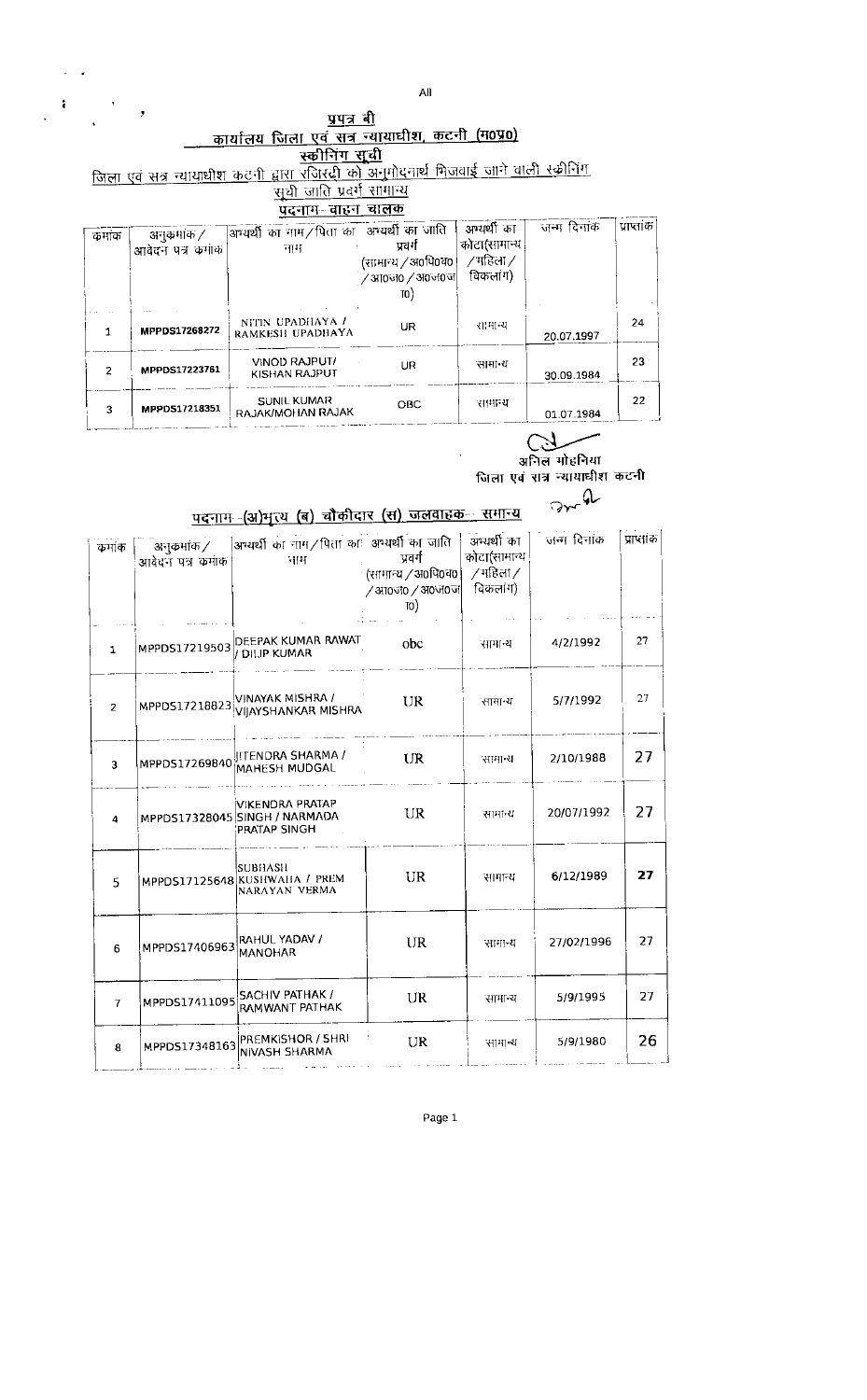|                 |                              |                                                                                    | ΑIΙ |         |            |    |
|-----------------|------------------------------|------------------------------------------------------------------------------------|-----|---------|------------|----|
| 9               | MPPDS17355340                | ROOP LAL / LAKHAN<br>LAL TIWARI                                                    | UR  | सामान्य | 1/7/1978   | 26 |
| 10              | MPPDS17113468 RAMESH PRASAD  | AJAY KUMAR ATHIYA /<br><b>ATHIYA</b>                                               | UR  | सामान्य | 8/8/1997   | 26 |
| 11              | MPPD517129600                | ARUN KUMAR SEN /<br>RAMKARAN SEN                                                   | UR  | सामान्य | 23/03/1990 | 26 |
| 12 <sup>°</sup> | MPPDS17410755                | ROHIT MUDGAL /<br>RAMROOP MUDGAL.                                                  | UR  | सामान्य | 10/7/1995  | 26 |
| 13              | MPPDS17410877                | IAYPRAKASH /<br>INDRAPAL                                                           | UR  | सामान्य | 16/08/1992 | 26 |
| 14              | MPPDS17213085                | VINOD KUMAR<br>VISHWAKARMA /<br><b>BRIJLAL</b><br>VISHWAKARMA                      | UR  | सामान्य | 10/2/1995  | 25 |
| 15              | MPPDS17244776 PATEL / JOKHAI | BRIJESH KUMAR<br>Ť.<br>PARSAD PATEL                                                | UR  | सामा य  | 12/3/1985  | 25 |
| 16              |                              | RAHUL KUMAR<br>MPPDS17268584 TIWARI / RAKESH<br>KUMAR TIWARI                       | UR  | सामा य  | 19/11/1987 | 25 |
| 17              |                              | <b>AVYANSHA</b><br>VISHWAKARMA / LATE-<br>MPPD517352676 UMESH KUMAR<br>VISHWAKARMA | UR  | सामान्य | 28/12/1988 | 25 |
| 18              | MPPDS17361953                | ANUJ SINGH PARIHAR / $^{\circ}$<br><b>SURENDRA SINGH</b>                           | UR  | सामान्य | 1/3/1986   | 25 |
| 19              | MPPDS17128537                | KRISHAN KUMAR /<br><b>CHOTE LAL</b>                                                | UR  | सामान्य | 19/06/1989 | 25 |

 $\epsilon_{\rm eff}$ 

 $\frac{1}{\sqrt{2\pi}}$ 

 $\sim 10^6$ 

 $\sim$ 

## <u>पदनाग (अ)भृत्य (ब) चौकीदार (स) जलवाहक, अनुसूचित जनजाति</u>  $89m$

| कर्माक | अनुकर्माक /<br>आवेदन पत्र कमाक | ]अभ्यर्थी का नाम/पिता का अभ्यर्थी का जाति   अभ्यर्थी का<br>$\mathbb{E}[\mathbf{H}]$ . | प्रवर्ग (अ०जं०जा०)   कोटा(सामान्थ | ∕ गहिला ∕<br>विकलांग) | जन्म दिनाक         | ' प्राप्ताक। |
|--------|--------------------------------|---------------------------------------------------------------------------------------|-----------------------------------|-----------------------|--------------------|--------------|
|        | 00                             | MPPDS171330 RADHE LAL<br>GOUND / TIJAI<br> SINGH                                      | ST                                | SТ                    | $\sim$<br>1/7/1985 | 23           |

Page 2